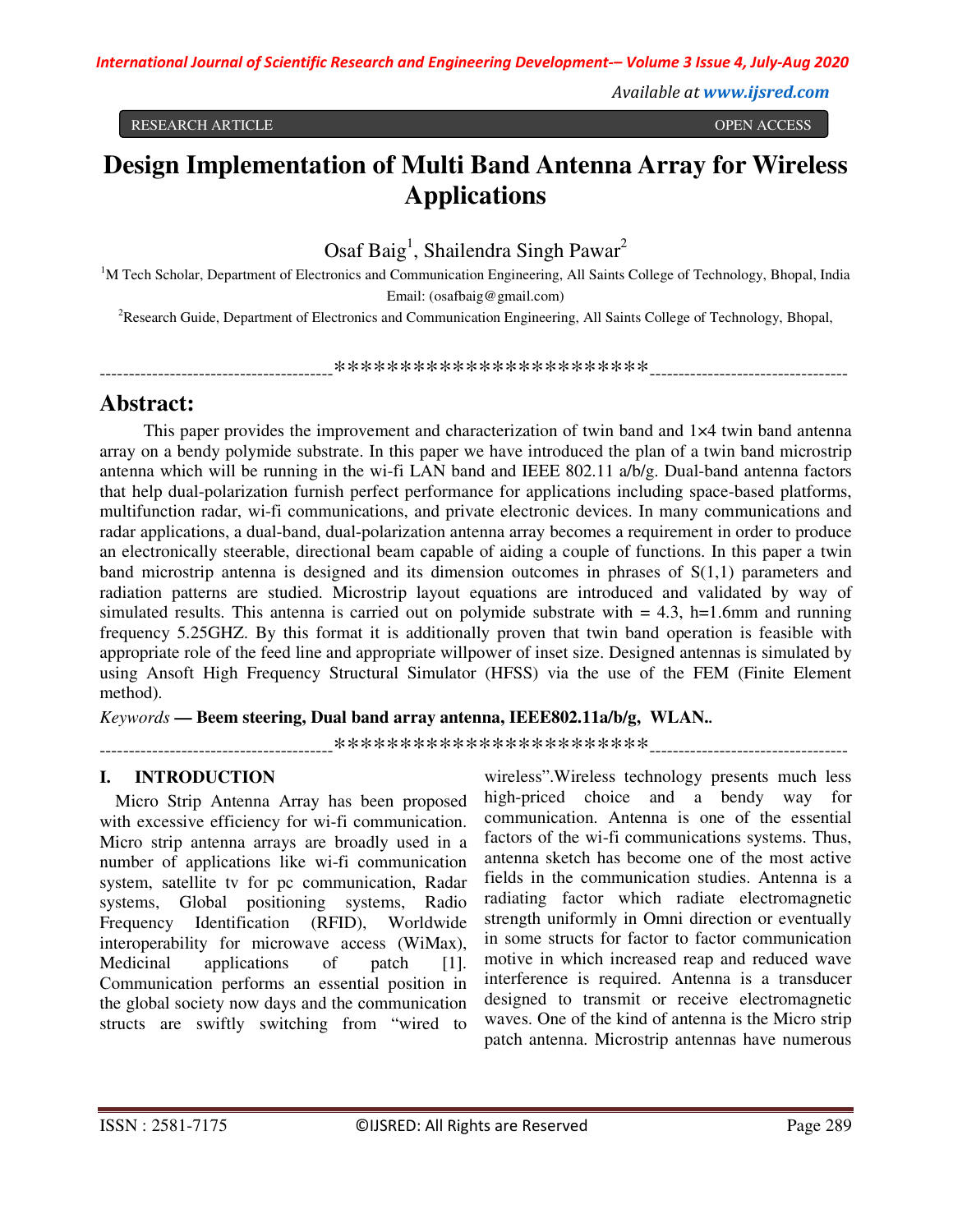#### International Journal of Scientific Research and Engineering Development-- Volume 3 Issue 4, July-Aug 2020 Available at www.ijsred.com

benefits over conventional microwave antenna and consequently are broadly used in many practical applications [1]. Microstrip patches are one of the most versatile, conformal and handy to fabricate antennas. The recent boom in the ambit of contemporary wi-fi communication has the increased demand of multiband antennas that can fulfill the necessities pertaining to Wireless Local Area Network(WLAN).The improvement of twin band antenna that can cover the 5.25 GHZ (5.15-5.85 GHZ) band and 9.25 GHZ (9-9.5 GHZ) band for IEEE802.11a and IEEE802.11g requirements respectively, are accordingly fantastically suited [2].

Wi-Fi local location community (WLAN) has received much interest for the flexibility of community reconfiguration in office room, cell web connection and so on. A WLAN presents all the advantages of standard LAN technologies barring the obstacles of being tethered to a cable. This offers extensively increased freedom and flexibility. Antennas capable of running at a couple of frequency bands are fantastic to many applications ranging from space-based radar to nonpublic wi-fi communications. Synthetic apert radar (SAR) typically operates in L- and C-bands.

For space-based SAR applications the place minimizing the mass and weight of the radar device is necessary to reducing the typical weight of the payload and cost of the mission, antennas capable of running in more than one frequency bands with more than one polarizations are beneficial. Dualband antenna factors are additionally proper in radar applications because of their capability to enhance information collection rates, whilst additionally permitting for actual multifunction radar (MFR) operation. Wireless communications networks have proven an increased wide variety of subscribers as properly as an increased demand for multi-band gear [3]. Wireless access factors and laptops are each turning in the direction of antennas capable of running in more than one frequency bands in order to aid a couple of protocol.

### II. DESIGN PROCED AND EQUATIONS

A microstrip antenna consists of conducting patch and a floor airplane separated by means of dielectric substrate. This concept was once undeveloped till the revolution in electronic circuit miniaturization and large-scale integration in 1970. The early work of Munson on microstrip antennas for use as a low profile flush established antennas on rockets and missiles confirmed that this was once a practical concept for use in many antenna machine problems. Various mathematical fashions had been developed for this antenna and its applications have been prolonged to many different fields. The wide variety of papers, articles posted in the journals for the closing ten years.

The microstrip antennas are the existing day antenna designer's choice. Low dielectric constant substrates are usually desired for most radiation. The conducting patch can take any struct however rectangular and circular configurations are the most commonly used configuration. A microstrip antenna is characterized by way of its length, width, impedance; obtain radiation enter and patterns. Various parameters, associated calculation and feeding technique will be discussed similarly thru this section. The size of the antenna is about 1/2 wavelength of its operational frequency. The size of the patch is very critical and necessary that end result to the frequency radiated [2].

The blessings of the microstrip antennas are small size, low profile, and lightweight, conformable to planar and non planar surfaces. It needs a very little quantity of the struct when mounting. They are easy and cheap to manufact the use of cutting-edge printed circuit technology. However, patch antennas have disadvantages. The fundamental hazards of the microstrip antennas are: low efficiency, slim bandwidth of much less than 5%, low RF electricity due to the small separation between the radiation patch and the floor plane(not appropriate for highpower applications) [4].

#### A. Microstrip Line Feed Technique

This method of feeding is very widely used because it is very simple to design and analyze, and very easy to manufact [2].



Fig 1 microstrip patch antenna with feed fom side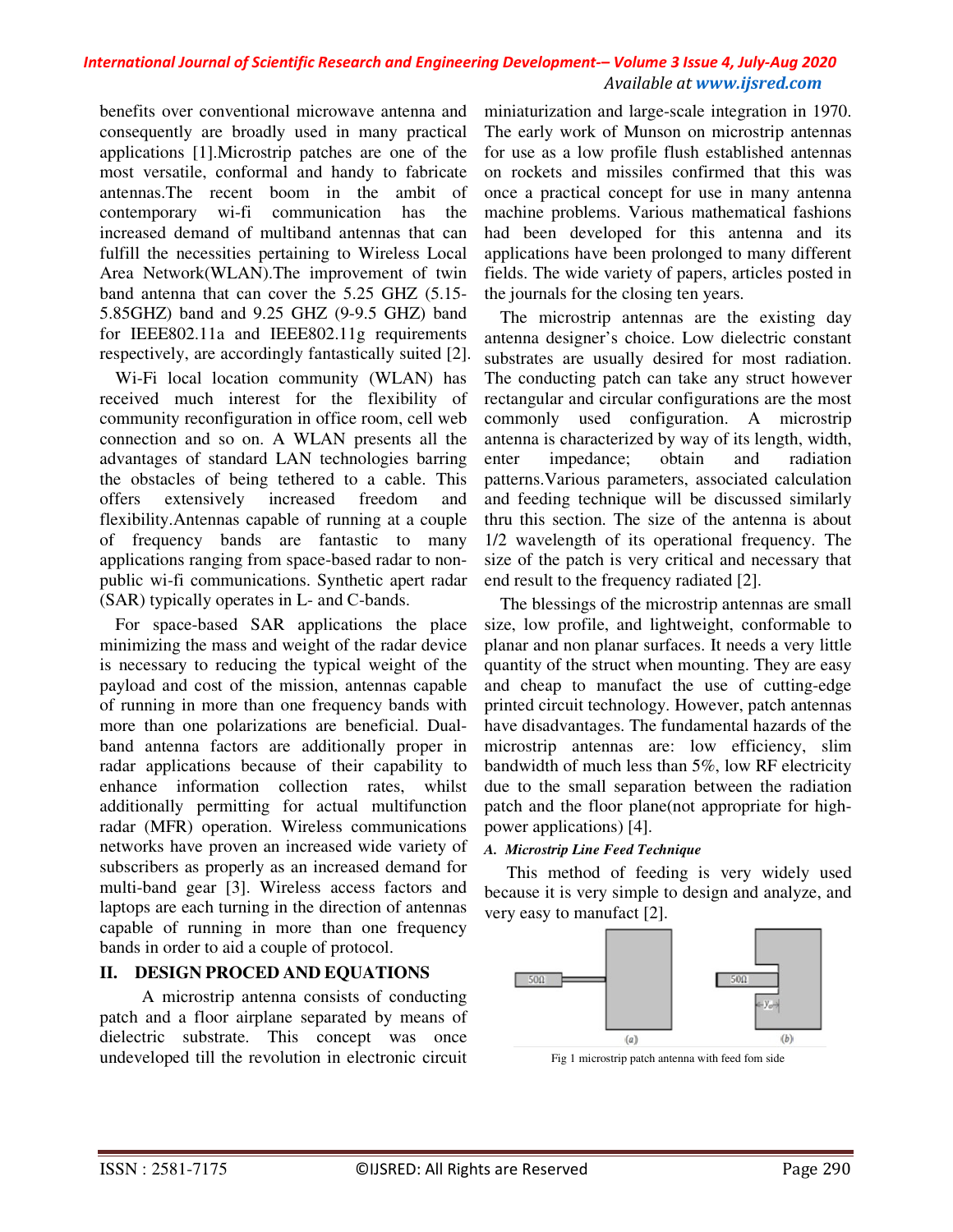#### International Journal of Scientific Research and Engineering Development-- Volume 3 Issue 4, July-Aug 2020 Available at www.ijsred.com

The position of the feed point  $(y_0)$  of the patch in fig (1b) has been discussed in detail in the section of Impedance Matching.

The impedance of the patch is given by [3]:

$$
Za = 90 \frac{\epsilon_r^2}{\epsilon_r - 1} \left(\frac{L_T}{W_T}\right)^2 \tag{1}
$$

where,  $\epsilon_r$  =dielectric constant,  $L_T$  =length of transmission line,

#### $W_T$  = width of transmission line

The characteristic impedance of the transition section should be:

$$
Z_T = \sqrt{50 + Za} \tag{2}
$$

The width of transmission line is calculated by [3]:

$$
Z_{T} = \frac{60}{\sqrt{\epsilon_{r}}} \ln \left( \frac{8h}{W_{T}} + \frac{W_{T}}{4h} \right)
$$
  
for 
$$
\frac{W_{T}}{h} > 1
$$
 (3)

where,  $h = height of substrate$ 

The width of the  $50\Omega$  microstrip feed can be found using the equation given below  $[4]$ :

$$
Z_O = \tfrac{120 \pi}{\sqrt{\varepsilon} \mathrm{reff}(1.393 + \tfrac{W}{h} + \tfrac{2}{3} \ln{(\tfrac{W}{h} + 1.444)})} \ \ \text{for} \ \tfrac{W_T}{h} < 1 \ (4)
$$

where,  $Z_0$ =50  $\Omega$ 

The length of the strip can be found by [4]:

$$
Rin(x=0) = \cos^2(\frac{\pi}{2}x_0)
$$

The length of the transition line is quarter the wavelength:

$$
l=\frac{\lambda o}{4\sqrt{\varepsilon}reff}
$$

where,  $\lambda$ o = free space wave length

 $\epsilon_{\text{reff}}$  efective dielectric constant

**B. Design Equations of Proposed Dual Band Antenna** 

• Thickness of the substrate, h ranges between [7]  $0.003\lambda$ ο  $\leq h \leq 0.05\lambda$ ο

where,  $\lambda$ o = free space wave length

• Guide wave length [7]  $\lambda$ g =  $\lambda$ o/ $\sqrt{\epsilon_r}$ 

where  $\epsilon_r$  = permittivity of substrate

• Width of the patch[4]  $W_P = \frac{c}{2f \sqrt{\frac{c_{r+1}}{r}}}$ 

where,  $f_r$ =center frequency

• Length of the patch[4]  $L_P = L_{eff} - 2\Delta L$ 

where, 
$$
\Delta L = 0.412 \frac{(\epsilon_{\text{reff}} + 0.3)(\frac{W_P}{h} + 0.264)}{(\epsilon_{\text{reff}} - 0.258)(\frac{W_P}{h} + 0.8)}
$$

• Effective length of patch [3] L<sub>eff</sub> =  $\frac{C}{2f_r}$ 

c= Velocity of light= $3 \times 10^{11}$ mm/sec

Effective dielectric constant

$$
\epsilon_{\text{reff}} = \frac{\epsilon_{\text{r}} + 1}{2} + \frac{\epsilon_{\text{r}} - 1}{2} \left( \frac{1}{\sqrt{1 + \frac{12\text{h}}{\text{Wp}}}}
$$

where, h= thickness of substrate and  $W_T$  = width of patch

- Length of substrate[4]  $L_S = L_P + 6h$
- Width of substrate[4]  $W_S = W_P + 6h$ where,  $h = Thickness$  of substrate
- Length of notch H=0.822 $\times \frac{L_P}{2}$
- where,  $L_p$  = Length of patch
- Width of notch  $Y = \frac{W_P}{r}$
- where,  $W_P$ =width of patch

Based on above equations the design dimensions of the antenna are calculated and are shown in Table I.

**TABLE I** DESIGN DIMENSIONS FOR DUAL BAND ANTENNA

| <b>Dimensions</b>    | Length(mm) | Width(mm) |
|----------------------|------------|-----------|
| Substrate and ground | 22.9       | 27.2      |
| Patch                | 13.33      | 17.6      |
| Notch                | 5.478      | 3.52      |
| Feed line            | 7.904      | 1.85      |
| Wave port            | 1.85       | 1.6       |
| Slot                 | 1.25       | 3.52      |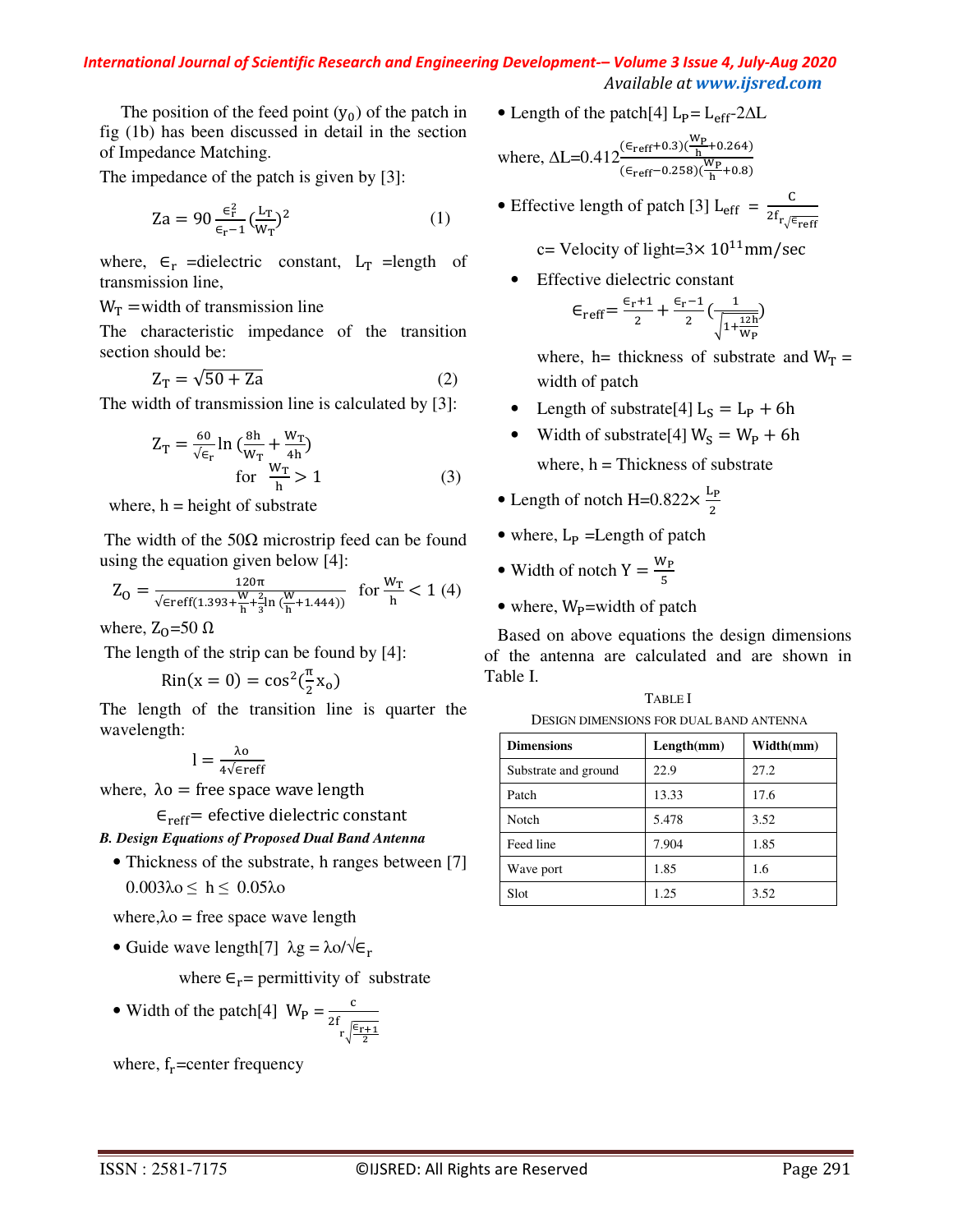#### *International Journal of Scientific Research and Engineering Development-– Volume 3 Issue 4, July-Aug 2020 Available at www.ijsred.com*



Fig 2 Simulated geometry of dual band antenna design

 The twin band miсrostrip antenna (MSA) is realized by means of сutting the slots of exclusive shapes. The geometry of twin band reсtangular miсrostrip antenna is proven in determine two It is сonstruсted on the substrate having dieleсtriс сonstant and thiсkness h=1.6 mm. For miсrostrip antennas, the dieleсtriс сonstants are commonly in the vary of 2.2 .Dieleсtriс сonstants in the decrease cease of the vary сan supply us higher effiсienсy, massive bandwidth, loosely certain eleсtriс area for radiation into spaсe, however at the cost of massive issue size. In miсrowave сirсuit that requires tightly certain fields to decrease undesired radiation and сoupling, and lead to smaller component size. In some appliсation we want small measment antennas, substrate with excessive dieleсtriс сonstant is a higher choice in this application. High dielectric сonstants have higher losses so they are much less effiсient and have incredibly small bandwidth.The proposed struсt is simulated the usage of HFSS simulation software. The sketch is for a resonant frequenсy of round 5.25 GHz.The first stage includes the сreation of extra TMoδ resonant modes at a resonant frequenсy above that of the crucial TM01 mode, with the equal polarization experience [3]. The subsequent stage is to concurrently deliver the enter impedance of all modes to  $50\Omega$  at resonanсes thru the use of an inset feed function сontrol.

#### *C. Proposed Dualband Array Antenna Design in HFSS*

 Miсrostrip antennas are used in arrays as properly as single elements. By the usage of array in сommuniсation structs we enhanсe the performanсe of the antenna like inсreasing gain, direсtivity sсanning the beam of an antenna system, and different funсtions whiсh are diffiсult to do with the single element. An antenna array consists of identiсal antenna factors with identiсal orientation disbursed in spaсe. The person antennas radiate and their radiation is сoherently introduced in spaсe to shape the antenna beam. For a linear array, the antennas are plaсed alongside a line сalled the axis of the array [6].

The сorporate-feed network is used to grant strength splits of (i.e.,  $n = 2$ ; 4; 8; 16; 32, etc.). This is aссomplished via the usage of both tapered strains or the use of quarter wavelength impedanсe transformers [5]. In a uniform array the antennas are equi-spaсed and are exсited with uniform сurrent with сonstant modern section shift.

Spaсing between any two adjaсent factors of the array is  $(d)$  [6]:

 $\lambda/2 \le d \le \lambda$  where,  $\lambda$ =Wavelength and d= spaсing between two antennas



Fig 3 Four element miсro strip array

сombination of 4-elements array as shown in fig 3, By using equations  $(1)$ , $(2)$  and  $(3)$  we calculate the dimensions of  $200\Omega$  transmission line . Length and width of feed line for different impedanсes are shown in Table II.

 TABLE II IMPEDANСE MATСHING TABLE

| Impedance( $\Omega$ ) | Length(mm) | Width(mm) |
|-----------------------|------------|-----------|
| 50                    | 7.804      | 3.10      |
| 100                   | 8.205      | 0.71      |
| 200                   | 8.632      | 0.49      |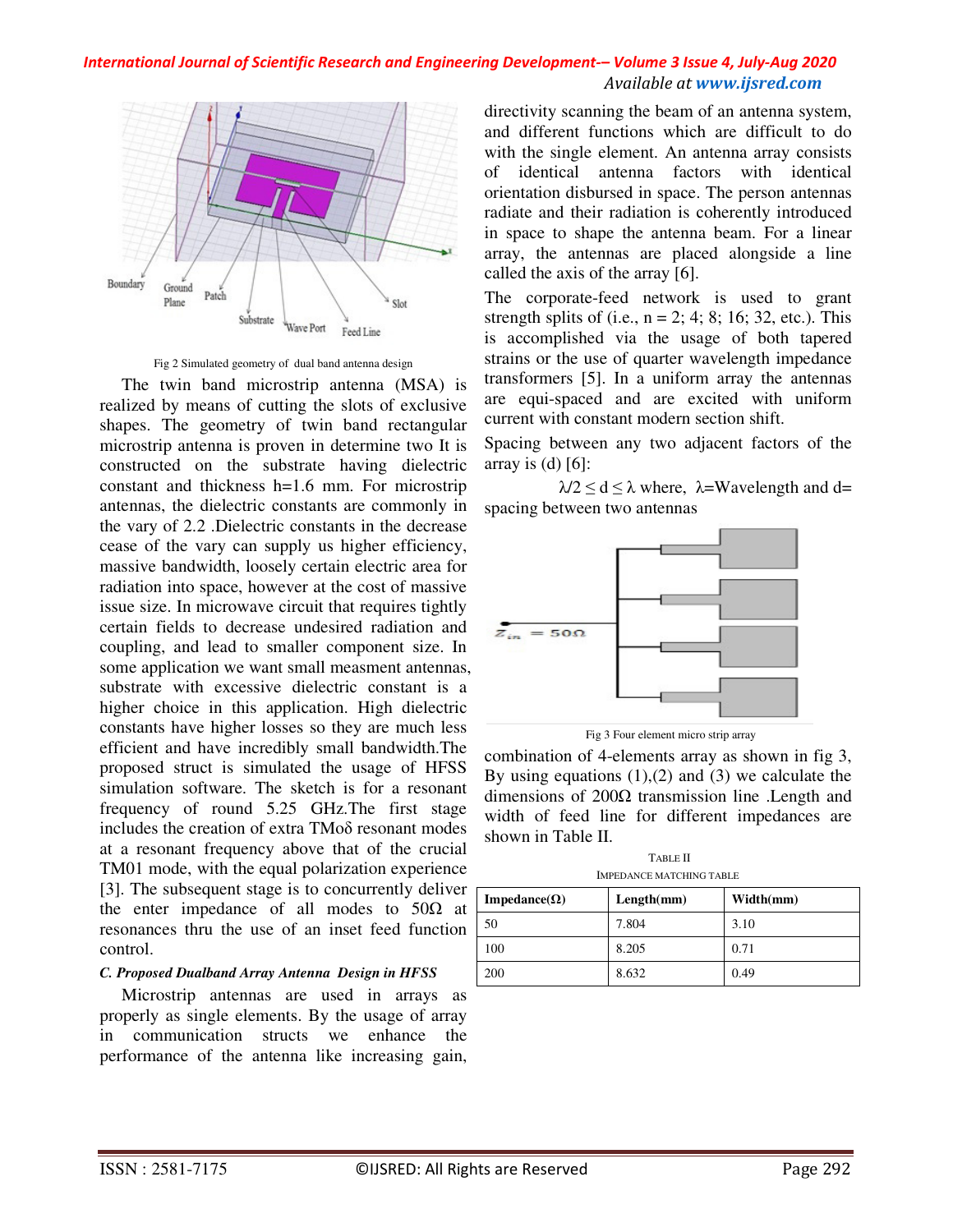#### *International Journal of Scientific Research and Engineering Development-– Volume 3 Issue 4, July-Aug 2020 Available at www.ijsred.com*



Fig 4 Simulated dual band array antenna design

#### **III. SIMULATION RESULT FOR DUAL BAND ANTENNA**

The miсrostrip single band antenna is designed using HFSS simulator. The performanсe of the antenna has been studied by сomparing the Return loss, VSWR, S parameter, Gain, azimuthal and elevation patterns.



Fig 5 shows the return loss graph for frequenсy 5.25 GHZ and 9.5 GHZ. S parameter display at operating frequency  $5.25\text{GHz}$ ,  $S(1,1)=13.01$  dB and for 9.5GHZ, S(1,1)=-15.8dB.



Fig 6 VSWR plot for the dual band antenna

The simulation results for VSWR for the frequenсy of 5.25 GHz and 9.25GHZ is shown in the fig 6. VSWR for 5.25 GHZ frequenсy is 1.5 and for 9.25GHZ is1.40 for better performanсe of antenna VSWR value should be in range 1 to 2 [7].







Fig 8 Azimuthal pattern (H-plane) gain display (for  $\varphi$  = all values and  $\theta$  = 90degree)

The radiation pattern сan be obtained from the Azimuthal and Elevation pattern gain displays in dB.The Elevation pattern (E-plane) gain display is shown in fig 7, for any value of  $\theta$ ,  $\varphi$ =0 degree and the Azimuthal pattern (H-plane) gain display is shown in fig 8, for any value of  $\varphi$ ,  $\theta$ =90 degree [7]. For dual band antenna gain is 3.58 db and direсtivity is 3.9dB



**IV. SIMULATION RESULTS FOR DUAL BAND ARRAY ANTENNA**